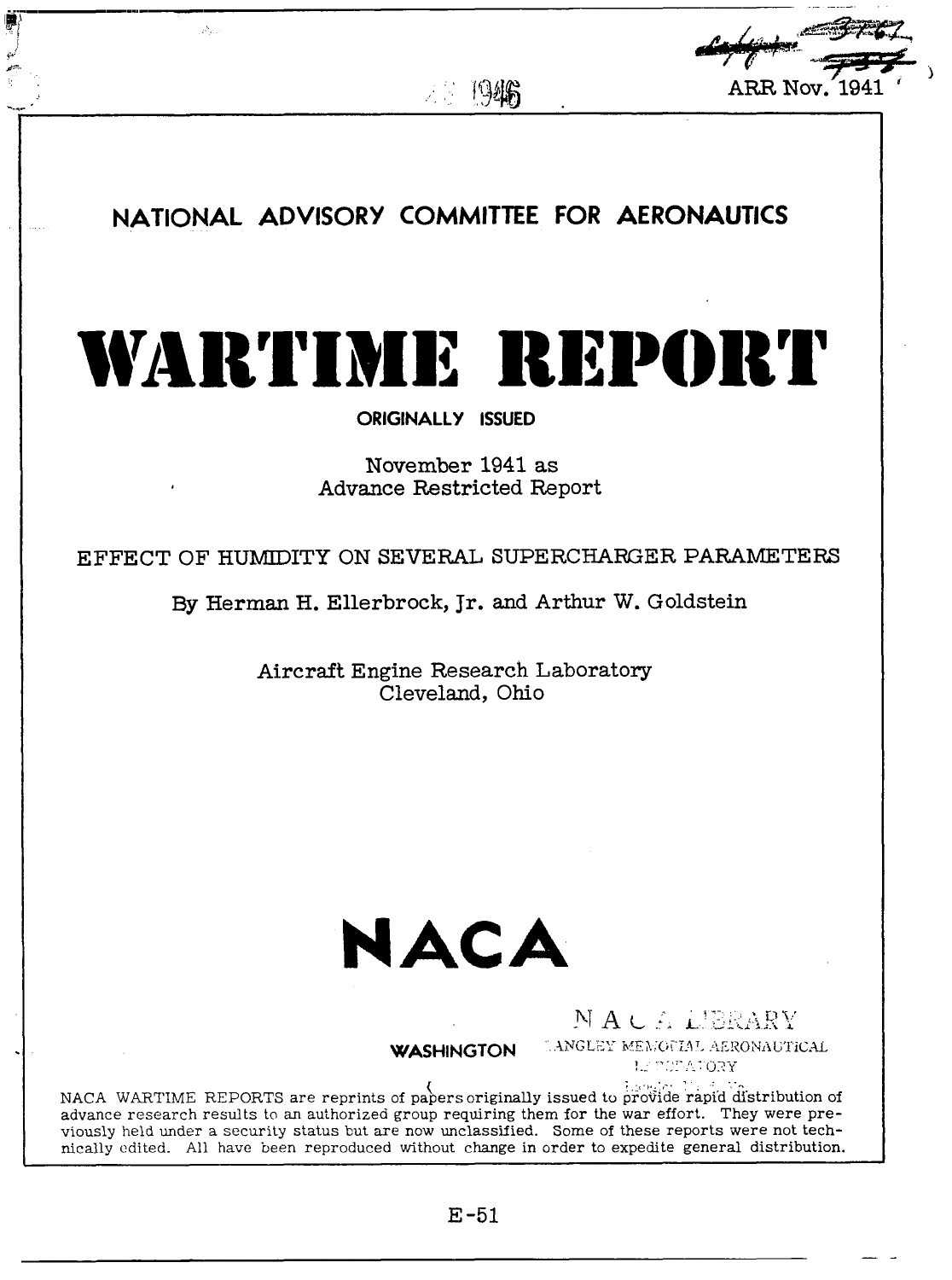

EFFECT OF HUMIDITY ON SEVERAL SUPERCHARGER PARAMETER By Herman H. Ellerbrock, Jr.; and Arthur W. Goldstei

,.

# INTRODUCTION

The general practice in the calculation of results from supercharger tests is to use constant values of the specific heats, gas constant, and ratio of the specific heate of the air passing through the supercharger. The assumption Is made that the effects of humidity and temperature on the gas properties will have a negligible effect **on** the parameters used to describe supercharger performance and that for all practical purposes the gas properties at some constant temperature and humidity can be used.

The object of the present report is to determine if the change of c<sub>p</sub>, c<sub>y</sub>, <sup>Y</sup>, and R of the air with extrement changes **of** humidity and test-bench temperature will have an appreciable effect on several parameters used to determine supercharger performance. The effects of temperature and humidity on the gas properties of normal air are first determined end then the effects of changes in the gae properties on the supercharger parameters are calculated. Normal air is defined ae air of 29.92 inches of mercury pressure, 68<sup>°</sup> F temperature, and 36 percent relative humidity. The properties of normal air are given in reference 1 and are used by the NACA Subcommittee on Superchargers.

This work wss done at the LMAL during February 1S41.

#### ANALY S18

Effect of Humidity and Temperature on Gas Properties

The specific heat of a mixture of dry air and water vapor may be written as follows:

$$
c_p = \frac{c_{p_a} w_a + c_{p_m} w_m}{w_a + w_m}
$$

.-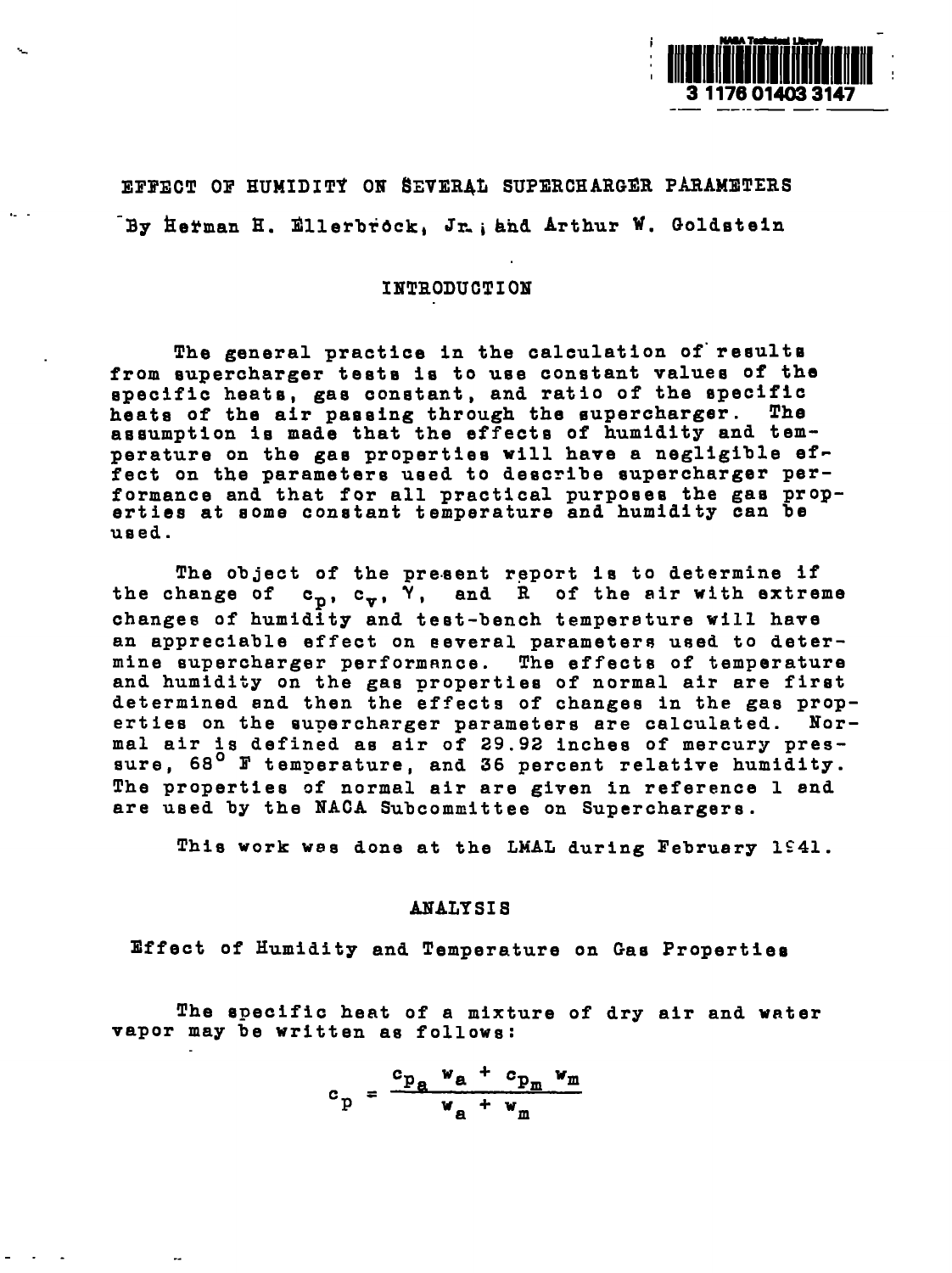A complete list of definitions of symbols used is given at the end **of** thie report.

 $\overline{1}$ 

.

From the foregoing equation

$$
c_p = c_{p_a} \left[ 1 + \left( \frac{c_{p_m}}{c_{p_a}} - 1 \right) \left( \frac{w_m/w_a}{1 + w_m/w_a} \right) \right]
$$

Now

$$
r = \frac{v_m/v_a}{1 + v_m/v_a}
$$

Then

$$
c_p = c_{p_a} \left[ 1 + \left( \frac{c_{p_m}}{c_{p_a}} - 1 \right) r \right]
$$
 (1)

Solving equation (1) for  $c_{p_a}$ , the following equation is obtained:

$$
c_{p_{\mathbf{a}}} = c_{p} \left[ 1 - \left( \frac{r}{1-r} \right) \left( \frac{c_{p_{\mathbf{m}}}}{c_{p}} - 1 \right) \right]
$$
 (2)

When  $r = r_n$ , then  $c_p = c_{p_n}$ . Substituting these values in equation (2)

$$
c_{p_{\mathbf{a}}} = c_{p_{\mathbf{n}}} \left[ 1 - \left( \frac{\mathbf{r}_{\mathbf{n}}}{1 - \mathbf{r}_{\mathbf{n}}} \right) \left( \frac{c_{p_{\mathbf{m}}}}{c_{p_{\mathbf{n}}}} - 1 \right) \right]
$$
(3)

Substituting this value of  $c_{p_a}$  in equation (1)

—

$$
c_p = c_{p_n} \left[ 1 + \left( \frac{c_{p_n}}{c_{p_n}} - 1 \right) \left( \frac{\Delta r}{1 - r_n} \right) \right]
$$
 (4)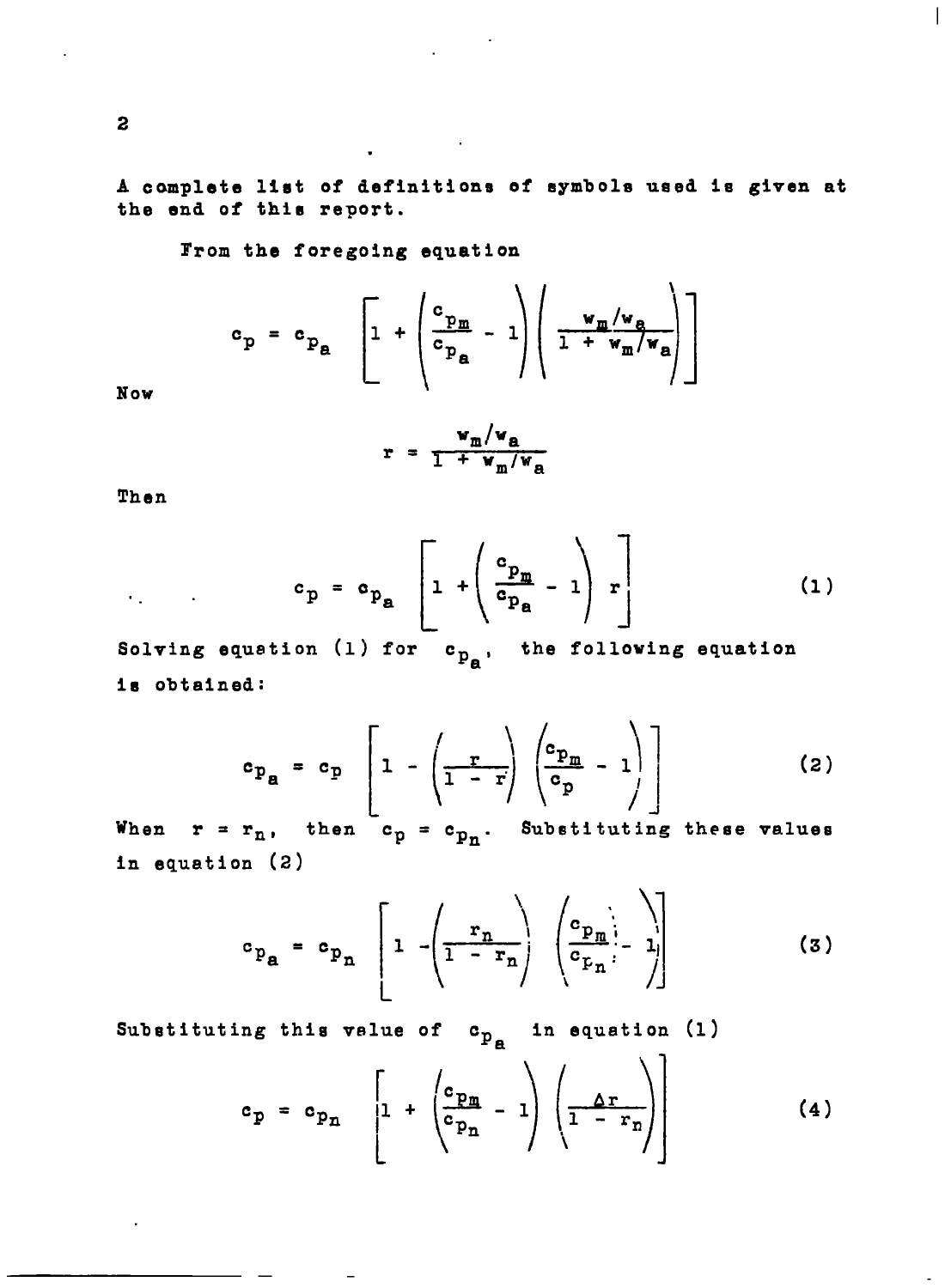where  $\Delta r = r - r_n$ . Equation (4) gives the specific heat at constant pressure with any specific humidity r in terms of the specific humidity and specific heat of normal air. In like manner, an equation can be derived for c., 0r  $\sqrt{7}$ 

$$
c_{\Psi} = c_{\Psi_{n}} \left[ 1 + \left( \frac{c_{\Psi_{n}}}{c_{\Psi_{n}}} - 1 \right) \left( \frac{\Delta r}{1 - r_{n}} \right) \right]
$$
 (5)

By dividing equation  $(4)$  by equation  $(5)$ , the ratio<br>of specific heats at any specific humidity r is obtained in terms of the ratio of specific heats with a specific humidity r<sub>n</sub>, or

$$
\gamma = \gamma_n \left\{ 1 - \left( \frac{\Delta r}{1 - r_n} \right) - \frac{\left( \frac{c_{\nu_m}}{c_{\nu_n}} - \frac{c_{p_m}}{c_{p_n}} \right)}{\left[ 1 + \left( \frac{c_{\nu_m}}{c_{\nu_n}} - 1 \right) \left( \frac{\Delta r}{1 - r_n} \right) \right]} \right\} (6)
$$

The formula for the gas constant of a mixture of dry air and water

$$
R = \frac{R_{\rm a} w_{\rm a} + R_{\rm m} w_{\rm m}}{w_{\rm a} + w_{\rm m}}
$$

 $\frac{R_m}{R_n} = \frac{\mu_B}{\mu_m}$ 

OT<sup></sup>

$$
R = R_{a} \left[ 1 + r \left( \frac{R_{m}}{R_{a}} - 1 \right) \right]
$$
 (7)

but

where 
$$
\mu
$$
 is the molecular weight of a gas. Then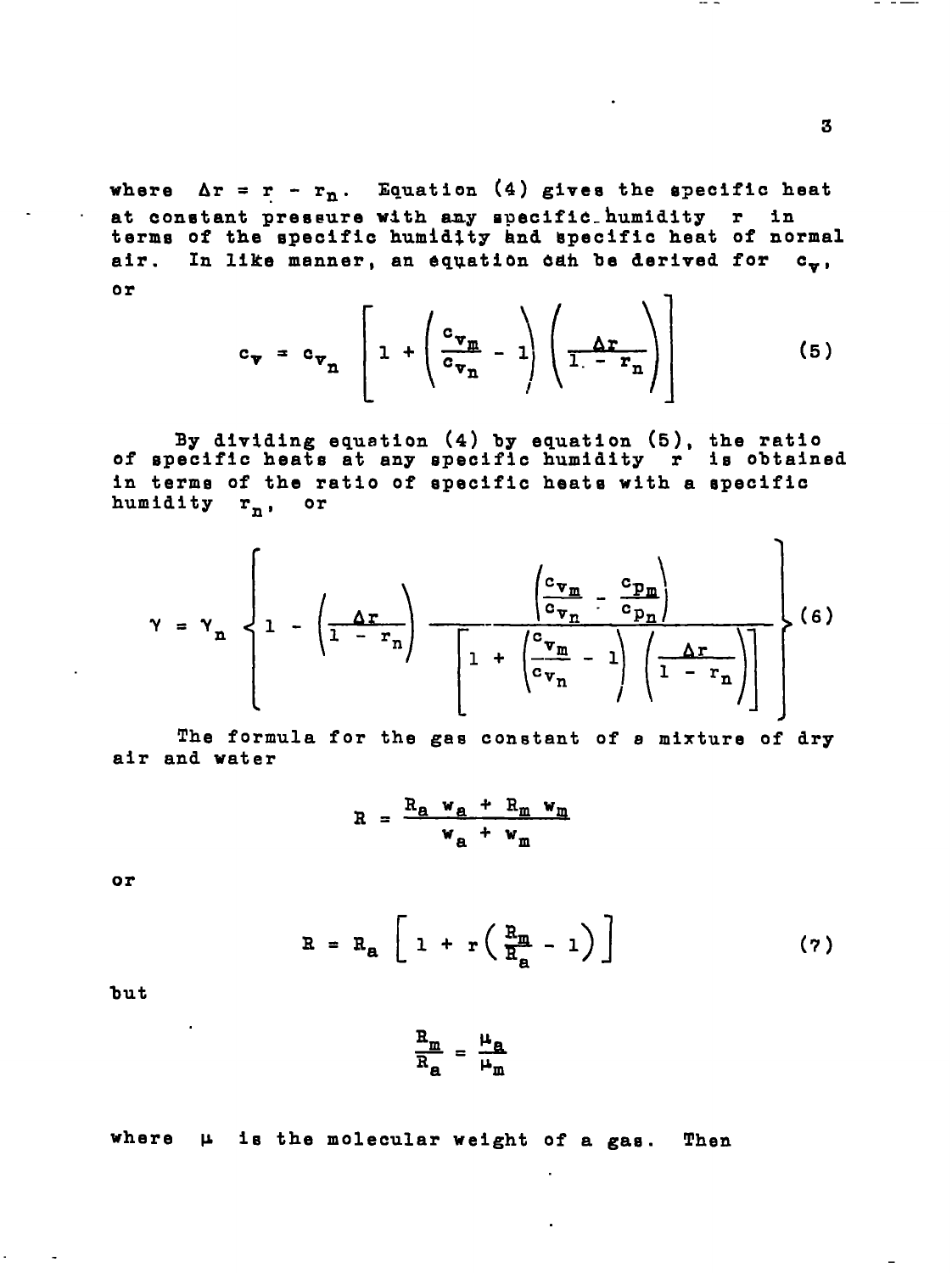$$
R = R_{a} \left[ 1 + \left( \frac{\mu_{a}}{\mu_{m}} - 1 \right) r \right]
$$
 (8)

.. — ..--, ,

Solving equation (8) for **R<sub>a</sub>, letting r** = r that  $R = R_n$ , gives *80*

.

$$
R_{a} = \frac{R_{n}}{1 + \left(\frac{\mu_{a}}{\mu_{m}} - 1\right) r_{n}}
$$
 (9)

Substituting equation (9) in equation (8), gives the following equationx

$$
R = R_{n} \left[ 1 + \frac{\left(\frac{\mu_{a}}{\mu_{m}} - 1\right) \Delta r}{1 + \left(\frac{\mu_{a}}{\mu_{m}} - 1\right) r_{n}} \right]
$$
 (10)

The most convenient way to determine supercharger parameters is to base the calculations on normal air properties, end then apply corrections based upon the changes in the gas properties from normal sir values. The changes in  $c_p$ ,  $c_{\gamma}$ ,  $\gamma$ , and R in increments of their values for normal air are shown in the following equations which were obtained *from* equations **(4), (5), (6),** and (10):

$$
\frac{\Delta c_p}{c_{p_n}} = \left(\frac{c_{p_m}}{c_{p_n}} - 1\right) \frac{\Delta r}{1 - r_n} \tag{11}
$$

$$
\frac{\Delta c_{\mathbf{v}}}{c_{\mathbf{v}_{n}}} = \left(\frac{c_{\mathbf{v}_{m}}}{c_{\mathbf{v}_{n}}} - 1\right) \frac{\Delta r}{1 - r_{n}} \qquad (12)
$$

 $\overline{\phantom{0}}$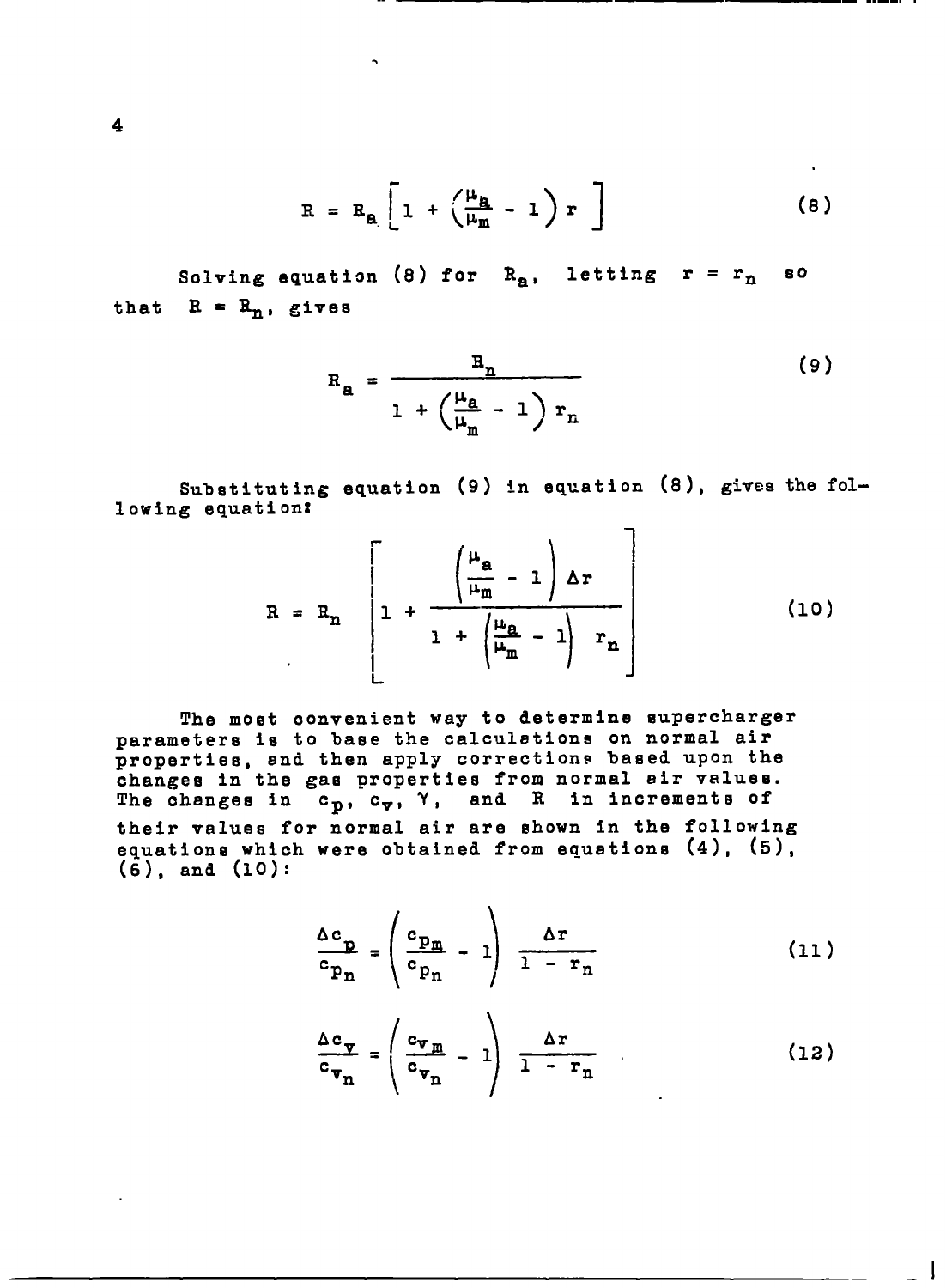$$
\hat{\phi}_{n}^{\gamma} = - \frac{\begin{pmatrix} c_{\nabla_{m}} & d_{P_{m}} \\ \overline{c_{\nabla_{n}}} & \overline{c_{P_{n}}} \end{pmatrix}}{\begin{bmatrix} 1 + \begin{pmatrix} c_{\nabla_{m}} & -1 \\ \overline{c_{\nabla_{n}}} & -1 \end{pmatrix} \overline{1 - r_{n}}} \qquad (13)
$$

$$
\frac{\Delta R}{R_n} = \frac{\left(\frac{\mu_a}{\mu_m} - 1\right) \Delta r}{1 + \left(\frac{\mu_a}{\mu_m} - 1\right) r_n}
$$
\n(14)

Formulas for the variation with temperature of  $c_{p_a}$ are given in reference 2. The spe $c_{p_m}$ ,  $c_{v_n}$ , and  $c_{v_m}$ cific heats Y and R should be obtained for the sverage supercharger air temperature, but calculations from the formulas in reference 2 showed little change in the values from 68° to 212° F, the latter being the average<br>air temperature assumed. For normal test-bench conditions, then, the gas properties may be considered as constant<br>with respect to temperature variations. The values will be taken at 68° F.

The Effect of Changes in Gas Properties

on Supercharger Parameters

The effects of the foregoing changes in gas properties on various supercharger parameters will now be determined. The NACA measures the volume of air with a thin-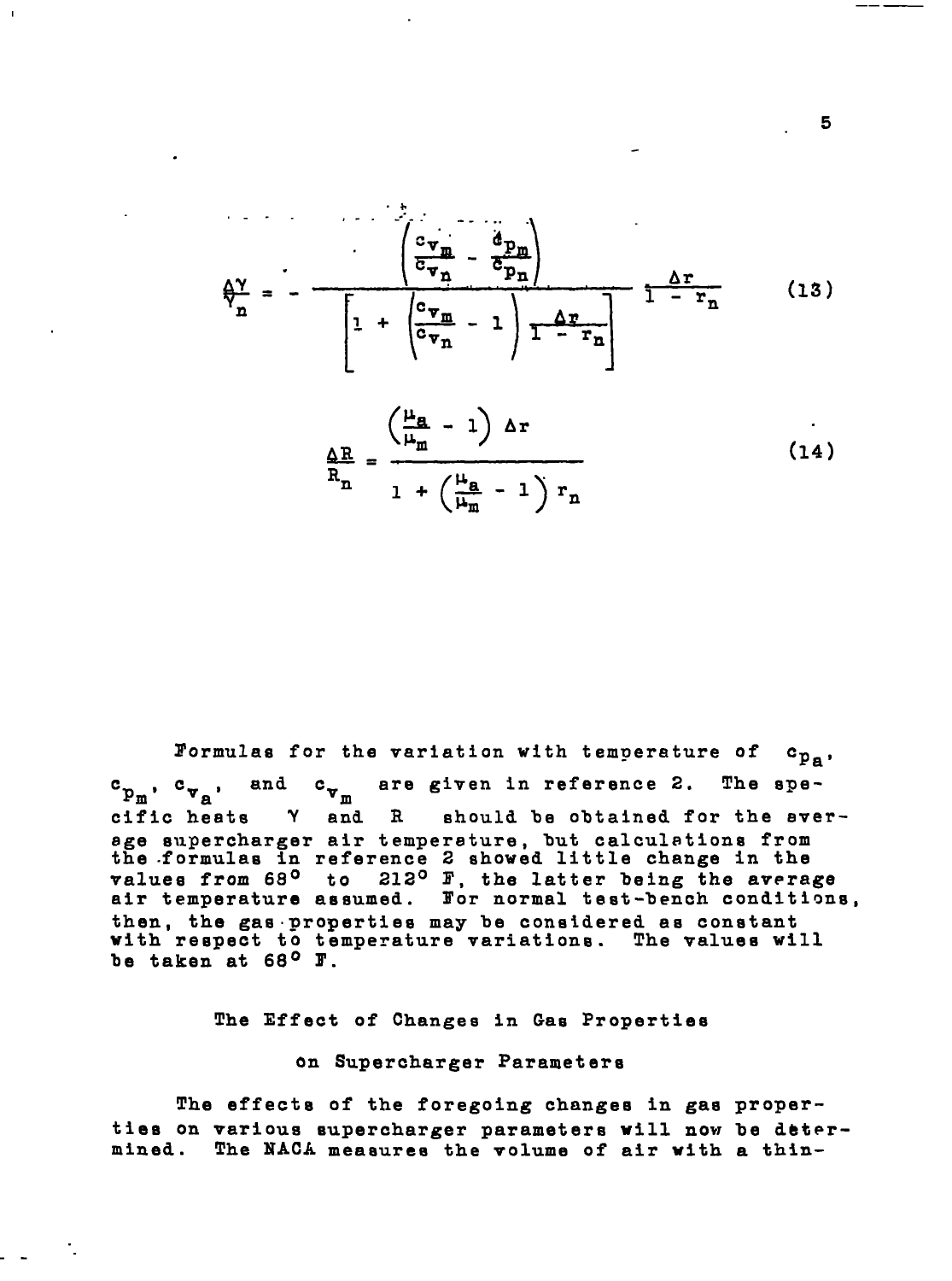**6**

plate orifice,and it oan be shown from the formula for *flow* through the orifloe that the volume *df* air Q at the inlet of the supercharger varies with the gas constant  $R$  as follows:

$$
Q = K \sqrt{R}
$$
 (15)

where *K is* a value not dependent on humidity.

$$
\frac{dQ}{Q} = \frac{1}{Q} \frac{KdR}{2\sqrt{R}}
$$
 (16)

Substituting the valne *of Q* in equation (16) gives

$$
\frac{dQ}{Q} = \frac{1}{2} \frac{dR}{R}
$$
 (17)

or, the percent change In volume at the inlet of the supercharger is equal to half the percent change in R.

One parameter thet Is used to a great extent In supercharger plots is  $H_{\text{ad}}$ , the adiabatic work per pound of air. Now H<sub>ad</sub> can be obtained from the formula

$$
H_{ad} = c_p T_1 t^T
$$
 (18)

-1

where  $T_1$  is total temperature at the inlet of the supercharger, <sup>O</sup>F absolute.

$$
Y = \left(\frac{p_{st}}{p_{1t}}\right)^{\frac{\gamma-1}{\gamma}} - 1
$$

- Pat total pressure at outlet of supercharger, inches mercury absolute
- Plt total pressure at inlet *of* supercharger, inches mercury absolute

and the company of the company of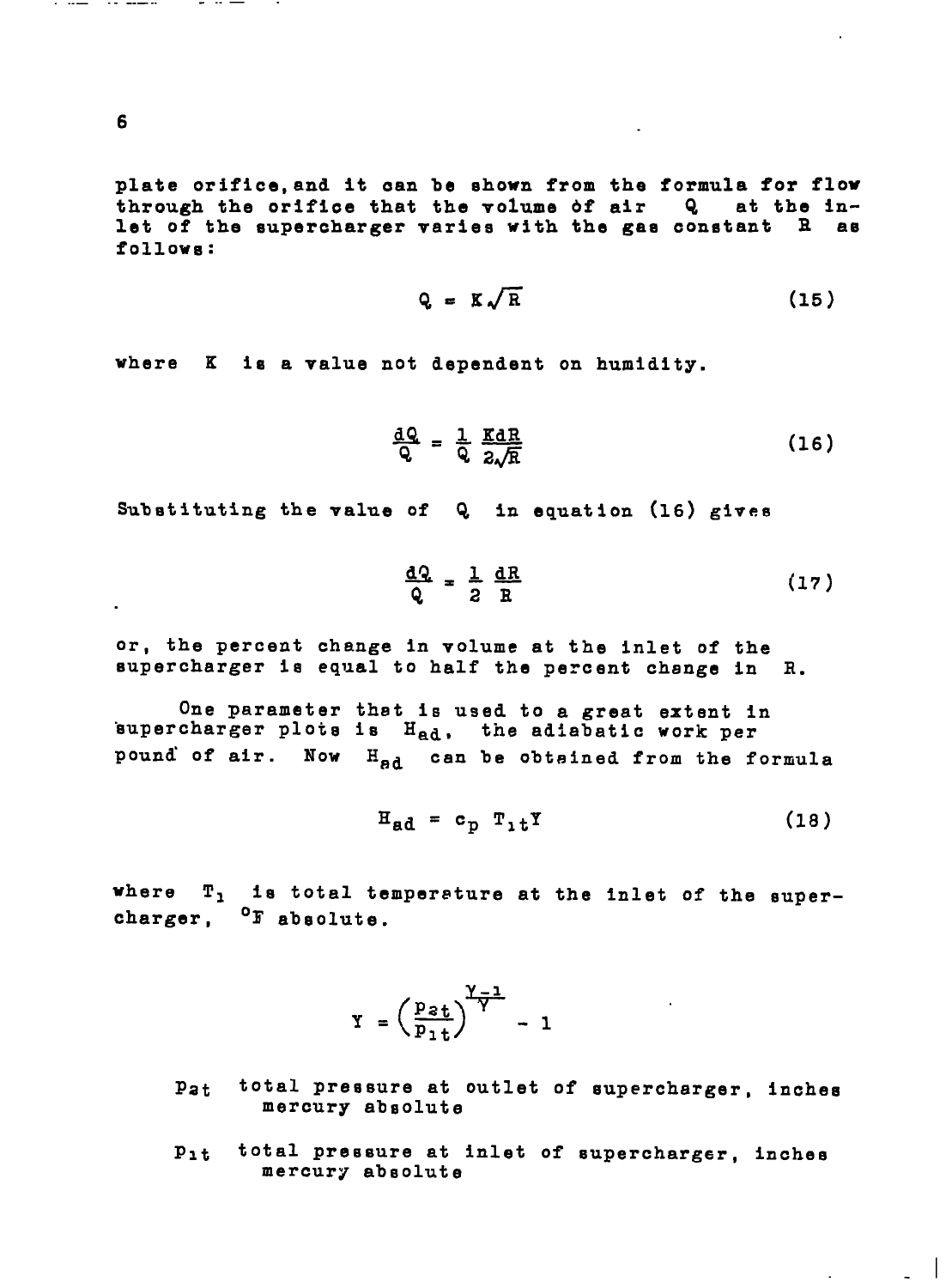The adiabatic efficiency is then equal to

$$
\eta_{ad} = \frac{H_{ad}}{c_p (T_{at} - T_{1t})} = \frac{T_{1t} T}{T_{at} - T_{1t}}
$$
 (19)

where T<sub>2t</sub> is the total temperature at the outlet of the supercharger.

Differentiating Y,

$$
dY = \left(\frac{Pat}{P_1t}\right)^{Y-1} \log_e \frac{Pat}{P_1t} d \left(1 - \frac{1}{\gamma}\right)
$$

 $or$ 

 $\sim 10$ 

**Contract Contract Advisers** 

 $\overline{\phantom{a}}$ 

$$
dY = (Y + 1) \log_e \frac{p_{3t}}{p_{1t}} \frac{dY}{Y^2}
$$
 (20)

Now

 $\sim$ 

$$
\log_e (Y + 1) = \frac{Y - 1}{Y} \log_e \left( \frac{P_{\text{at}}}{P_{1t}} \right)
$$
 (21)

Substituting for  $\log_{e}$   $\frac{p_{3t}}{p_{1t}}$  its value as determined from equation (21) in equation (20) and dividing by  $Y$  the . following equation is obtained

$$
\frac{dY}{Y} = \left(\frac{1}{Y-1}\right) \left[ \left(1 + \frac{1}{Y}\right) \log_e \left(1 + Y\right) \right] \frac{dY}{Y} \qquad (22)
$$

also

 $\mathbf{r}$ 

$$
d(H_{ad}) = d(c_p T_{1t} Y) = T_{1t} Y dc_p + c_p T_{1t} dY
$$

$$
= c_p T_{1t} Y \left(\frac{dc_p}{c_p} + \frac{dY}{Y}\right)
$$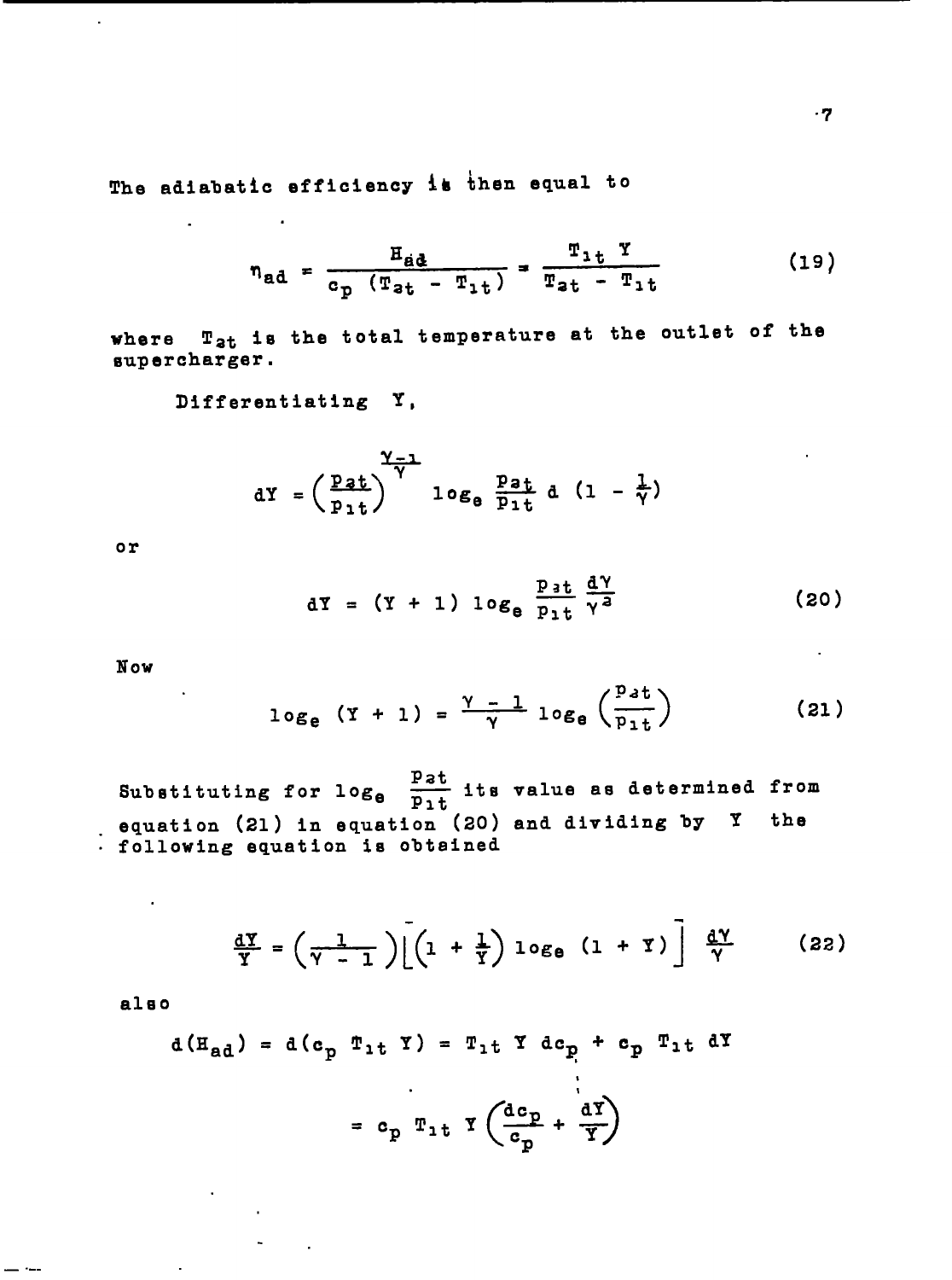Then

$$
\frac{\text{d}H_{\text{gd}}}{H_{\text{ad}}} = \frac{\text{d}(c_{\text{p}})}{c_{\text{p}}} + \frac{\text{d}Y}{Y} \tag{23}
$$

 $\mathbb{R}^2$ 

or the percent change in Ead is equal to the sum of the percentage changes in c<sub>p</sub> and Y.

$$
d\eta_{ad} = d \left(\frac{T_{1t} Y}{T_{at} - T_{1t}}\right) = \frac{T_{1t} Y}{T_{at} - T_{1t}} \frac{dY}{Y} = \eta_{ad} \frac{dY}{Y}
$$

then

$$
\frac{d\eta_{ad}}{\eta_{ad}} = \frac{dY}{Y} \tag{24}
$$

or the percentage change in n<sub>ad</sub> equals the percentage change in Y.

The pressure ratio corrected to 60° F is given by

$$
\left(\frac{p_{at}}{p_{1t}}\right)_{00} = \left(1 + \frac{T_{1t}}{519.6} \gamma\right)^{\gamma_{n-1}}
$$
 (25)

Differentiating equation (25) and dividing by  $(p_{at}/p_{1t})_{so}$  gives

$$
\frac{d\left(\frac{Pzt}{P_1t}\right)_{60}}{\left(\frac{Pzt}{P_1t}\right)_{60}} = \frac{\gamma_n}{\gamma_n - 1} \left(\frac{\frac{T_1t}{519.6}}{1 + \frac{T_1t}{519.6}}\right) \frac{dY}{Y}
$$
(26)

Another parameter that is used is the pressure coefficient which is defined as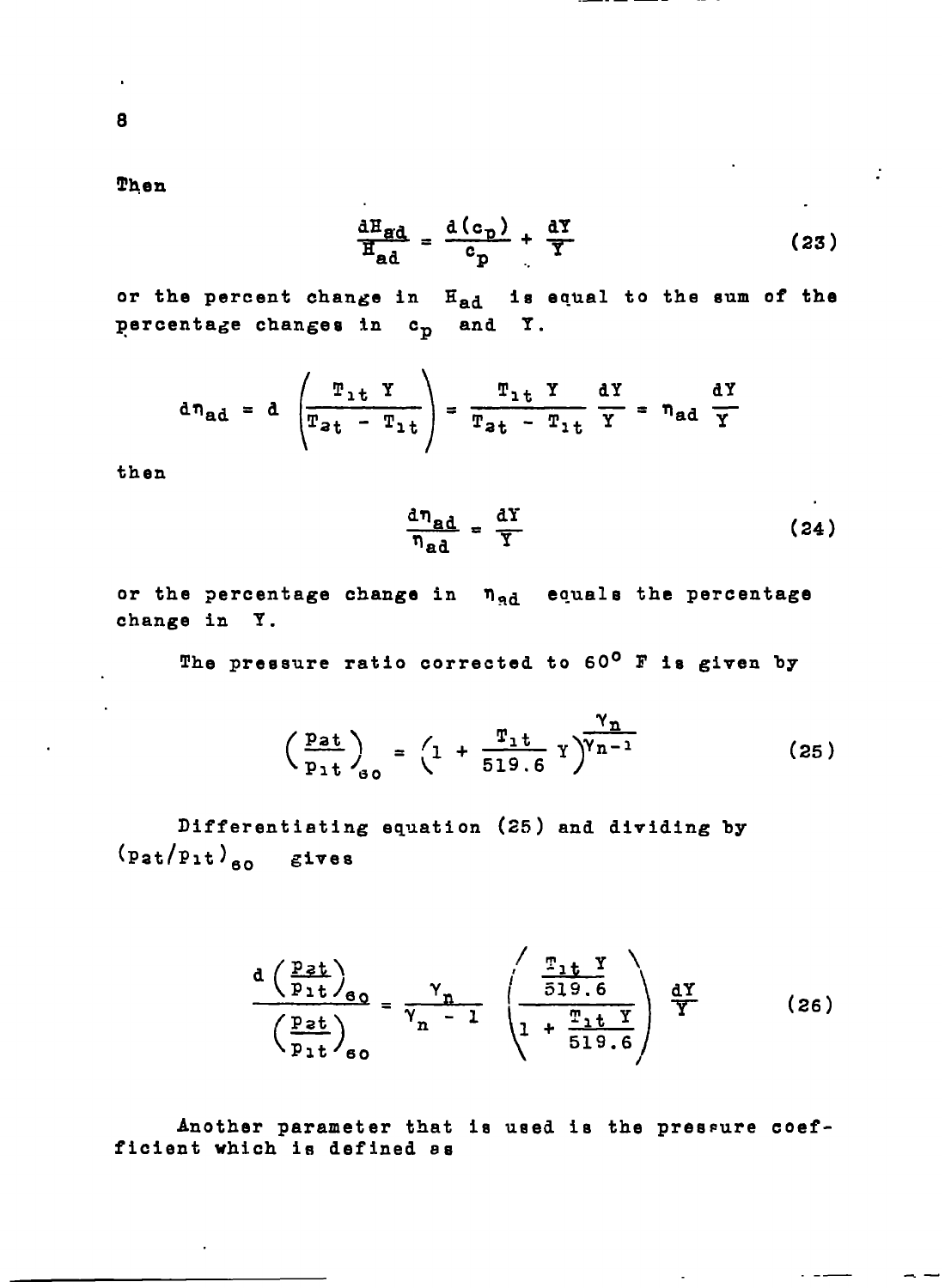$$
q_{ad} = \frac{H_{ad}}{v^2/g}
$$

where V is the impeller tip speed. Then

$$
\frac{dq_{ad}}{q_{ad}} = \frac{dH_{ad}}{H_{ad}} = \frac{dc_p}{c_p} + \frac{dY}{Y}
$$
 (27)

as shown in equation (23). In like manner, the shaft efficiency,  $n_g$ , sometimes used is defined as

$$
\eta_{\rm g} = \frac{W_{\rm H}d}{P}
$$

where W is the rate of air flow and P is the net shaft power. Then

$$
d\eta_{g} = dW \left( \frac{H_{ad}}{P} \right) + dH_{ad} \left( \frac{W}{P} \right)
$$

(The power measurement does not depend upon calculations involving humidity.)

 $0r$ 

$$
d\eta_{g} = \eta_{g} \left( \frac{dH_{ad}}{H_{ad}} + \frac{dW}{W} \right)
$$

Then

 $\sim 10^{-11}$ 

$$
\frac{d\eta_{g}}{\eta_{g}} = \frac{dH_{gd}}{H_{ad}} + \frac{dW}{W}
$$
 (28)

From equation (15) and the gas laws, it can be shown that  $\sim$   $\sim$ 

$$
\frac{\mathrm{d} \mathbf{W}}{\mathbf{W}} = -\frac{1}{2} \frac{\mathrm{d} \mathbf{R}}{\mathbf{R}}
$$
 (29)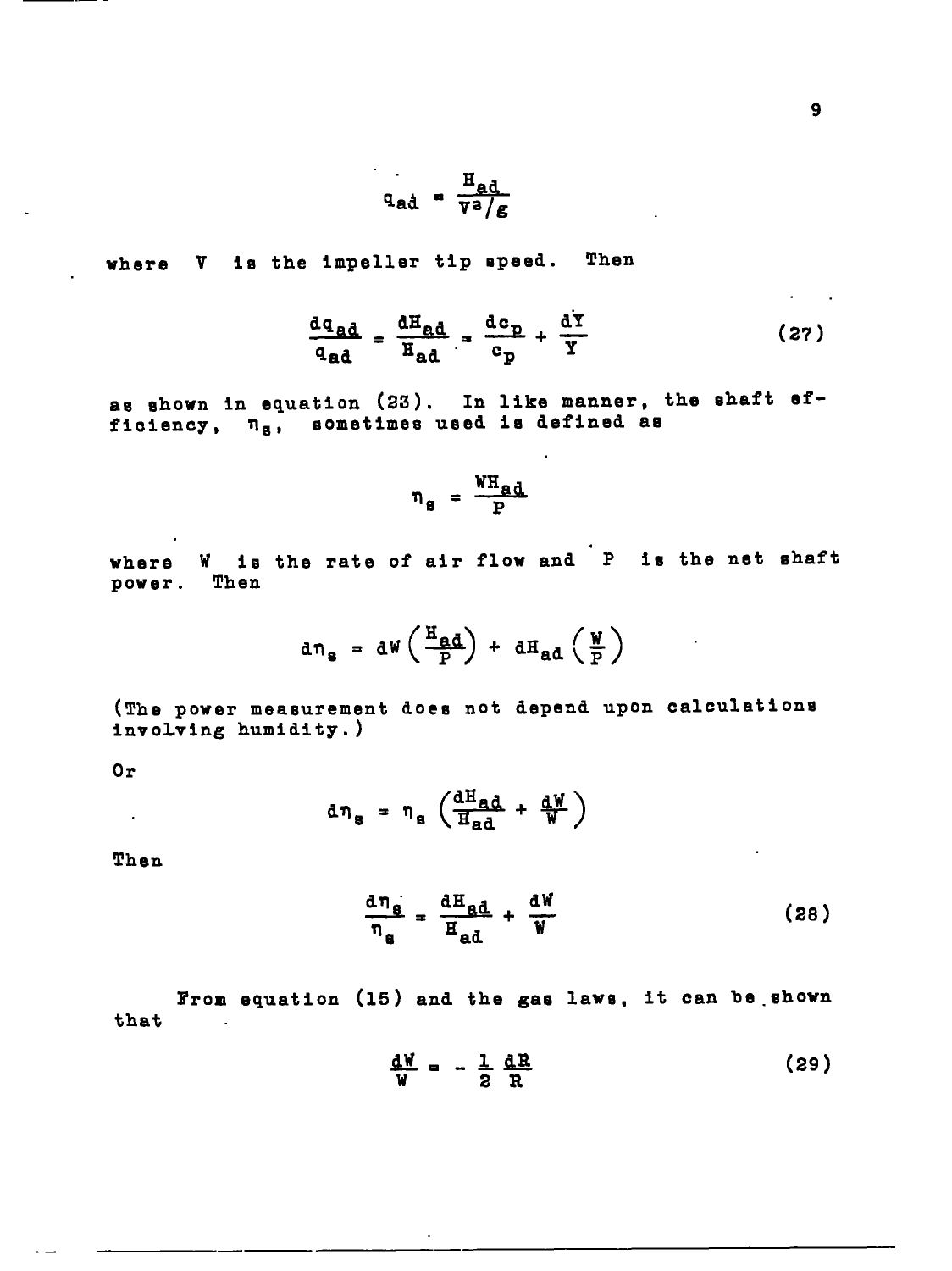Substituting equations (23) and (29) in equation (28), the change of  $n_a$  with change in  $c_p$ , Y, and R is obtained. Or

$$
\frac{d\eta_g}{\eta_g} = \frac{dc_p}{c_p} + \frac{dY}{Y} - \frac{1}{2}\frac{dR}{R}
$$
 (30)

## METHODS

The method *of* determining the change in gas properties *from* their values for normal air with change of humidity is to first substitute the values of  $c_p$ ,  $c_v$ , Y, and r for normal air and the values of  $c_{p_m}$ ,  $c_{v_m}$ ,  $\mu_a$ , and  $\mu_m$  in equations (11), (12), (13), and (14). The values **of** the gas properties and specific humidity are obtained from reference 1 and the values *of*  $c_{p_m}$ and c<sub>vm</sub> from reference 2. Somewhat different values of  $c_{D_m}$ and  $c_{v_n}$  are given in the A.S.H.V.E. Guide, 1935 and in the International Critical Tables. Because of this disagreement, the values shown below were chosen arbitrarily. The values are summed up as follows: Pn 29.92 in. Hg abs.  $T_n$  527.6<sup>o</sup> F abs. l'n 0.00522 pound per pound  $c_{p_n}$  189.05 ft lb/lb/<sup>o</sup>F or 0.2430 Btu/lb/<sup>o</sup>F **cVn** *135.55* ft lb/lb/O1' or 0.1742 Btu/lb/°F *Yn* 1.3947  $c_{p_m}$  0.4466 Btu/1b/<sup>0</sup>F *cvm 0.3396* Btu/lb/O~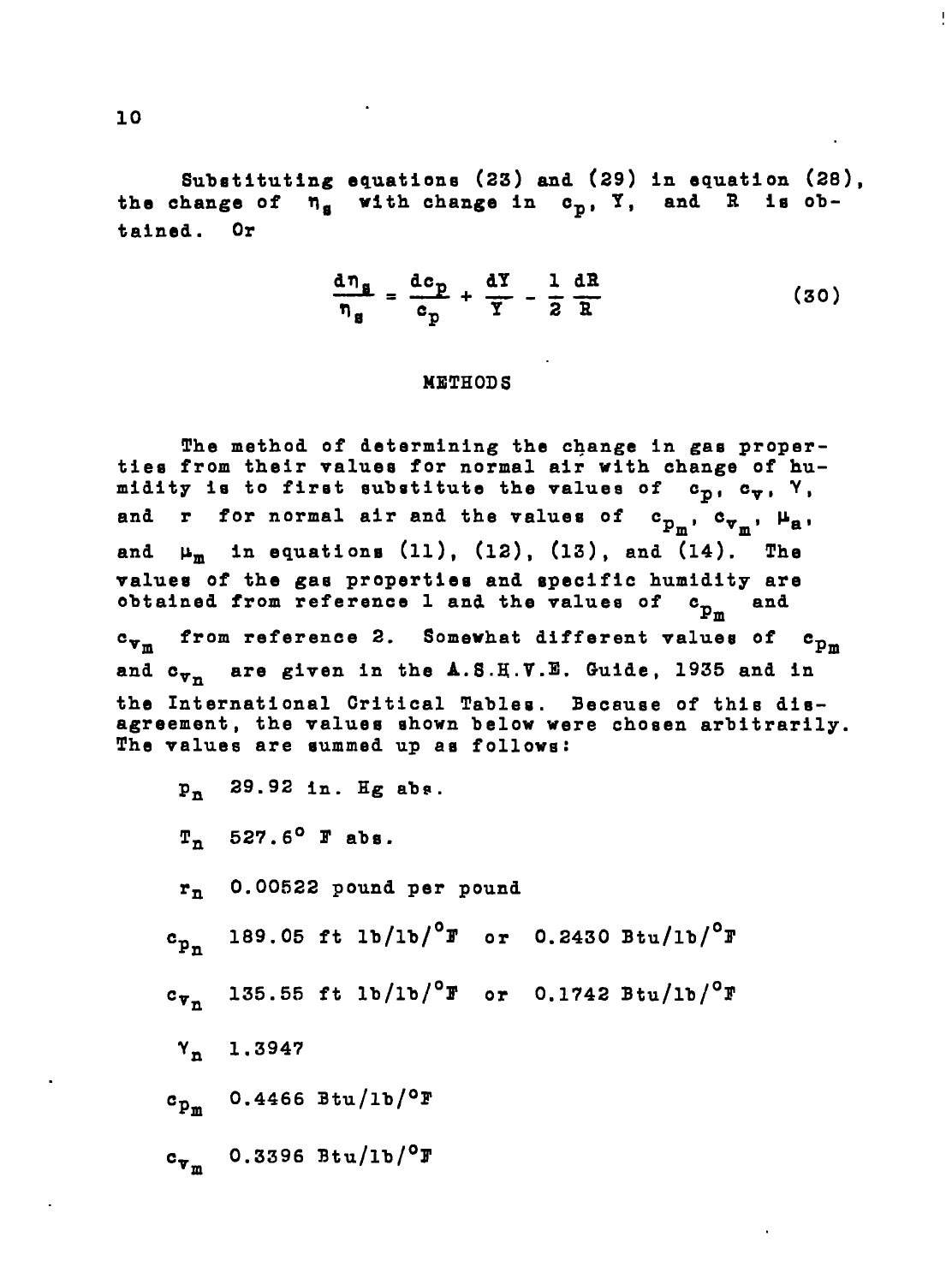$\mu_{\rm a}$  28.95 lb/mol

 $\mu_m$  18.016 1b/mol

Substitution of the foregoing values in equations (11) to (14) results in the following equetions:

$$
\frac{\Delta c_{\rm p}}{c_{\rm p_1}} = 0.8423 \left( r - 0.00522 \right) \tag{31}
$$

$$
\frac{\Delta c_{\Psi}}{c_{\Psi_{n}}} = 0.9545 (r - 0.00522)
$$
 (32)

$$
\frac{\Delta Y}{Y_{\text{n}}} = -\frac{0.1123 \left( \text{r} - 0.00522 \right)}{1 + 0.9545 \left( \text{r} - 0.00522 \right)} \tag{33}
$$

$$
\frac{\Delta R}{R_n} = 0.6050 \left( r - 0.00522 \right) \tag{34}
$$

¢

The changes In the gas properties are then obtained from the foregoing formulas and a humidity chart as follows: From the relative humidity and the dry bulb reading (air temperature), or from the *dry* and wet bulb reeding, the mixing ratio or the specific humidity  $r$ be obtained, depending upon the chart used. Then from the value of r, the gas properties may be calculated.

If r is expressed in grains per pound, equations **(31)** to *(34)* will change to

——.

$$
\frac{\Delta c_p}{c_{p_n}} = 0.0001203 (q - 36.5)
$$
 (35)

$$
\frac{\Delta c_{\nu}}{c_{\nu_{n}}} = 0.0001364 (q - 36.5)
$$
 (36)

.

*,*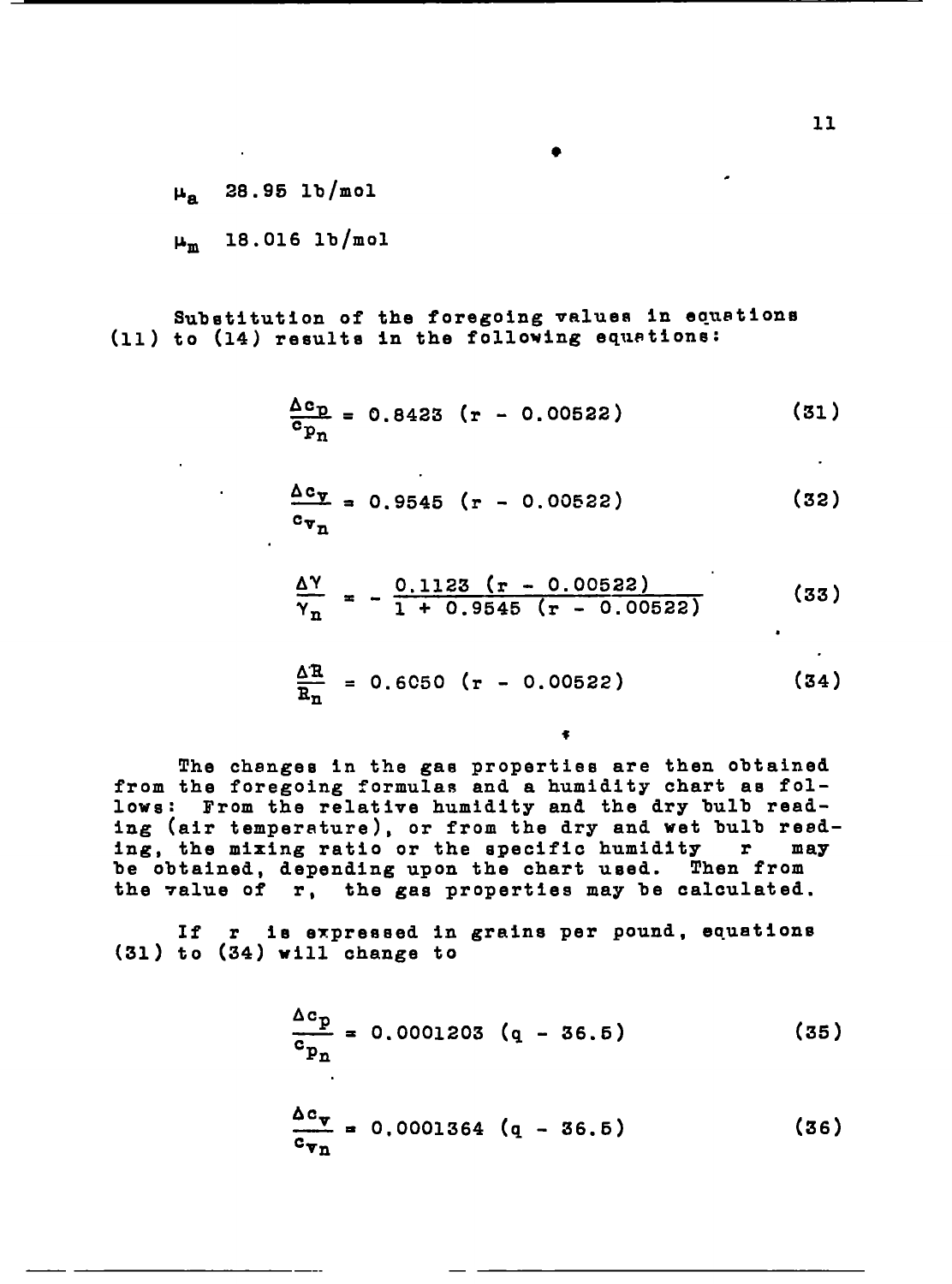$$
\frac{\Delta \gamma}{\gamma_n} = -\frac{0.00001604 (q - 36.5)}{1 + 0.0001364 (q - 36.5)}
$$
 (37)

$$
\frac{\Delta R}{R_{n}} = 0.00008643 (o - 36.5) \qquad (38)
$$

where  $\bullet$ is the specific humidity in grains per pound.

The changes in supercharger parameters for changes in ges properties as caused by changes in humidity are<br>obtained by substitution of equations (35), (37), and (38)<br>where needed in equations (17), (22), (23), (24), (26), (27), and (30). The factor  $(1 + \frac{1}{Y}) \log_{e} (1 + Y)$  in<br>equation (22) in the range  $1 \leq \frac{p_2}{p_1} \leq 2$  varies from 1.000 to 1.100. At the value  $p_2/p_1 = 1.5$ ,  $(1 + \frac{1}{Y}) log_0 (1 + Y)$  $= 1.058$ . The value 1.06 will be assumed as sufficiently accurate for the whole range of operation. The extreme value of the error in the factor in the use of 1.06 where  $1 \n\leq \frac{Pa}{p_1} \n\leq 2$  is then 6 percent. Assuming a large value for  $\frac{dY}{Y}$  such as 1 percent, then an error of 6 percent will make this value 1.06 percent. Then the error in Y is only 0.06 percent. In like manner, the error in  $\text{d}\eta_{\text{ad}}/\eta_{\text{ad}}$  would be 6 percent and the error in  $\eta_{\text{ad}}$ only 0.06 percent. Therefore  $(1 + \frac{1}{r})\log_{e} (1 + \overline{Y}) = 1.06$  may be used with sufficient accuracy over the range of supercharger operation. The resulting equations for changes in supercharger parameters with changes of humidity are:

$$
\frac{\Delta Q}{Q} = 0.00004321 (q - 36.5)
$$
 (39)

$$
\frac{\Delta Y}{Y} = -\frac{0.00004315 (q - 36.5)}{1 + 0.0001364 (q - 36.5)}
$$
 (40)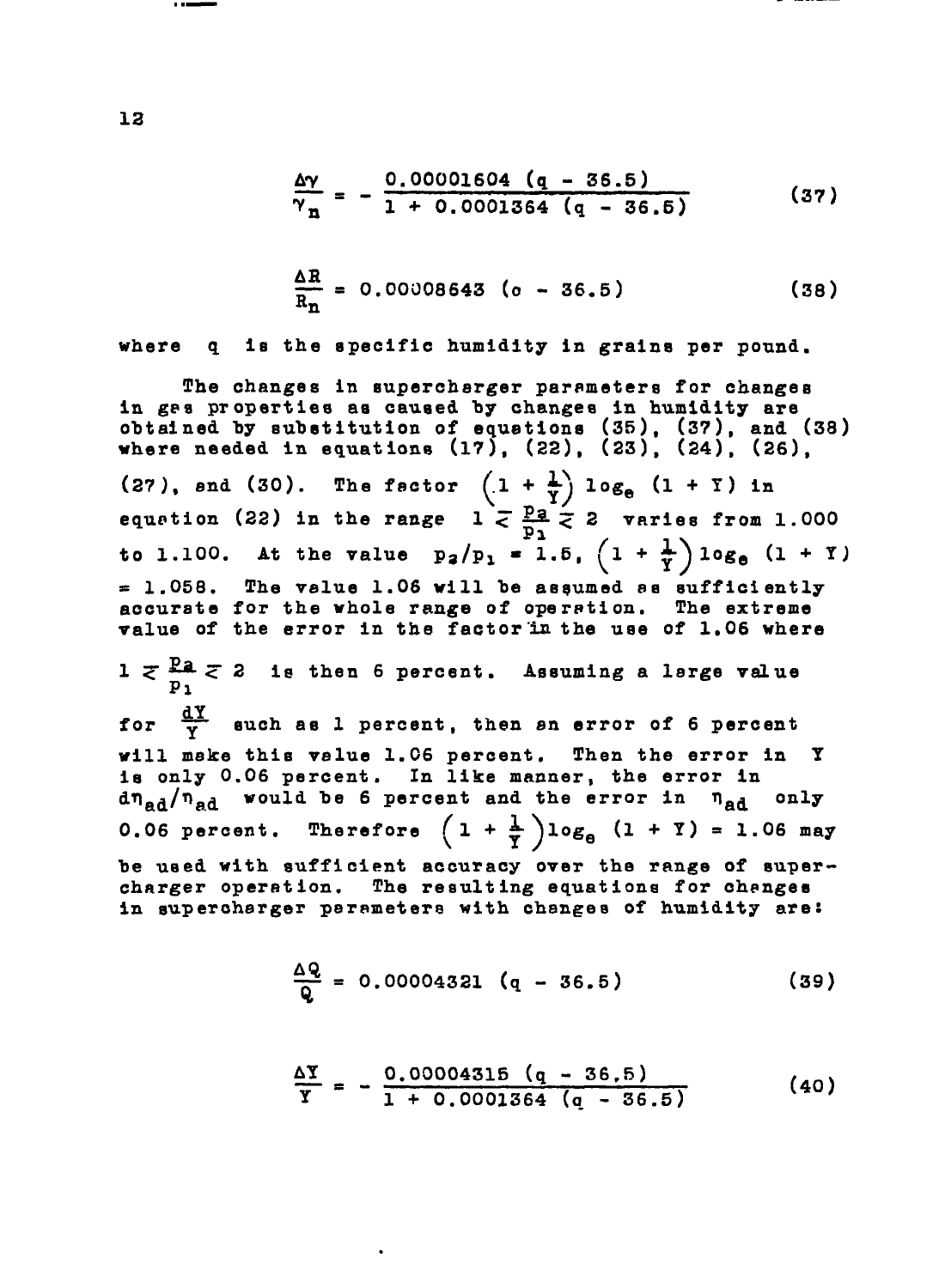The approximation will be made that. 1 + 0.0001364 (q - 36.5) ., -.= 1. . ";'"e <sup>n</sup> ...

 $\mathbf{r}$ 

Then

 $\mathcal{L}^{\mathcal{L}}$ 

**All Control** 

$$
\frac{\Delta H_{\text{ed}}}{H_{\text{ad}}} = (0.0001208 - 0.00004315) (q - 36.5)
$$
  
\n= 0.00007715 (q - 36.5) (41)

$$
\frac{\Delta \eta_{\rm ad}}{\eta_{\rm ad}} = -0.00004315 \quad (q - 36.5)
$$
 (42)

$$
\Delta \left( \frac{p_{at}}{p_{1t}} \right)_{60} = -0.0001524 \left( \frac{\frac{T_{1t}}{519.6}}{\frac{T_{1t}}{519.6}} \right)_{q} - 36.5 \quad (43)
$$

$$
\frac{\Delta q_{ad}}{q_{ad}} = 0.00007715 (q - 36.5)
$$
 (44)

$$
\frac{\Delta \eta_{\rm g}}{\eta_{\rm g}} = 0.00003394 \quad (q - 36.5)
$$
 (45)

Equations (39) to (45) give the increments to add to or subtract from the supercharger parameters for changes of humidity from that for normal air.

### RESULTS

..

In order to give an idea of the variation to be ex- $\mathbf{r} = \mathbf{r}$ peoted under orainary operating conditions, the values of c<sub>p</sub>, c<sub>v</sub>, Y, and R<sub>.</sub> for wet air have been calculated for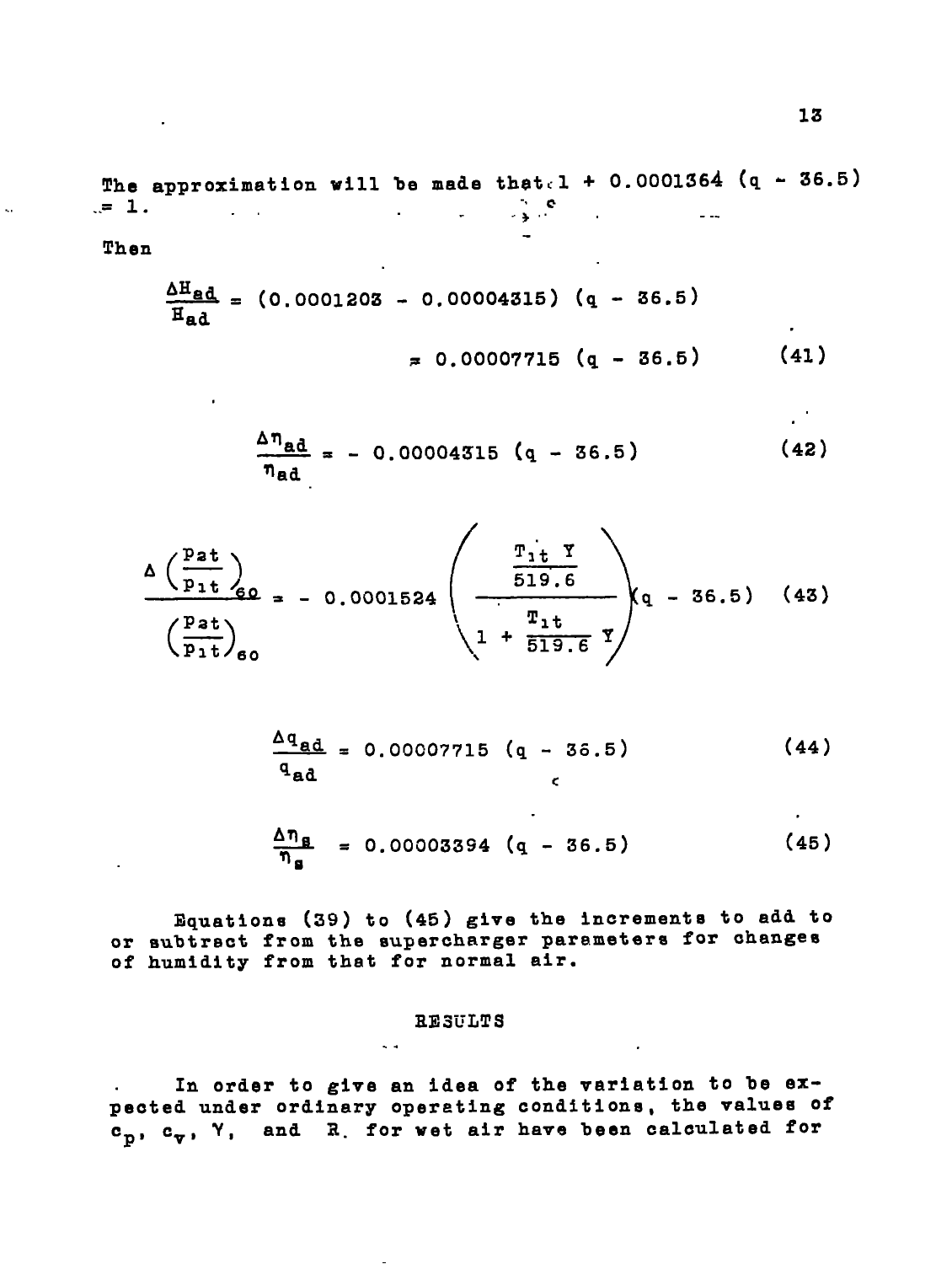~arious temperatures to be expected to occur throughout the year, and for various relative humidities at those temperatures. The temperatures given are outside air temperatures, hut the results are not affected by the artificial heating of air Inside the building if no water vapor is added by an air-conditioning system. The specific humidity Is not affected by the heating and it Is upon this quantity which the gas properties depend. Table I shows the variation in percent of the gas properties of the wet air as compared with normal air calculated according to equations (31), (32), (33), and (34). The humidity values were obtained from the Bulkeley Psychrometric Chart from the A.S.H.V.E. Guide for 1935. more detailed table for variation of Y nay be found on page 10 of reference 1. The variation of Y with humidity is negligible but the change in c<sub>p</sub> from a cold, dry day to a hot, humid day is more than 3 percent, the ohange in  $o_x$  about 4 percent, and the change in  $E$  a little less than  $2\frac{1}{2}$  percent. At present, in supercharger calculations the gas properties are based on air at a temperature of 68<sup>0</sup> F and 36 percent relative humidity Table I ehowe that the chengg in Op *from* thle condition to that for a hot, humid dey is about 3 percent, the change in  $c_v$  about  $5\frac{1}{2}$  percent, and the change in R a little more then 2 percent.

I

For an extreme cese *of* 100° 1' end 97-percent relative humldlty, the changes in the supercharger parameters from their values for normel air will be:

 $\frac{\Delta Q}{\Delta}$  = 0.00004321 (290 z-36.5) **<sup>X</sup>** 100 = 1.1 percent  $\frac{\Delta H}{\pi}$  = 0.00007715 (290 - 36.5) x 100 = 2.0 percent  $\overline{H}_{ad}$  $\frac{4 \text{ rad}}{2}$  = -0.00004315 (290 - 36.5) × 100 = -1.1 percent  $n_{ad}$  $\frac{\Delta q_{\text{ad}}}{q}$  = 0.00007715 (290 - 36.5) x 100 = 2.0 percent qad /lfle *= 0.00003394 (290 \_ 36.5) x* 100 ● 0.86 percent . ~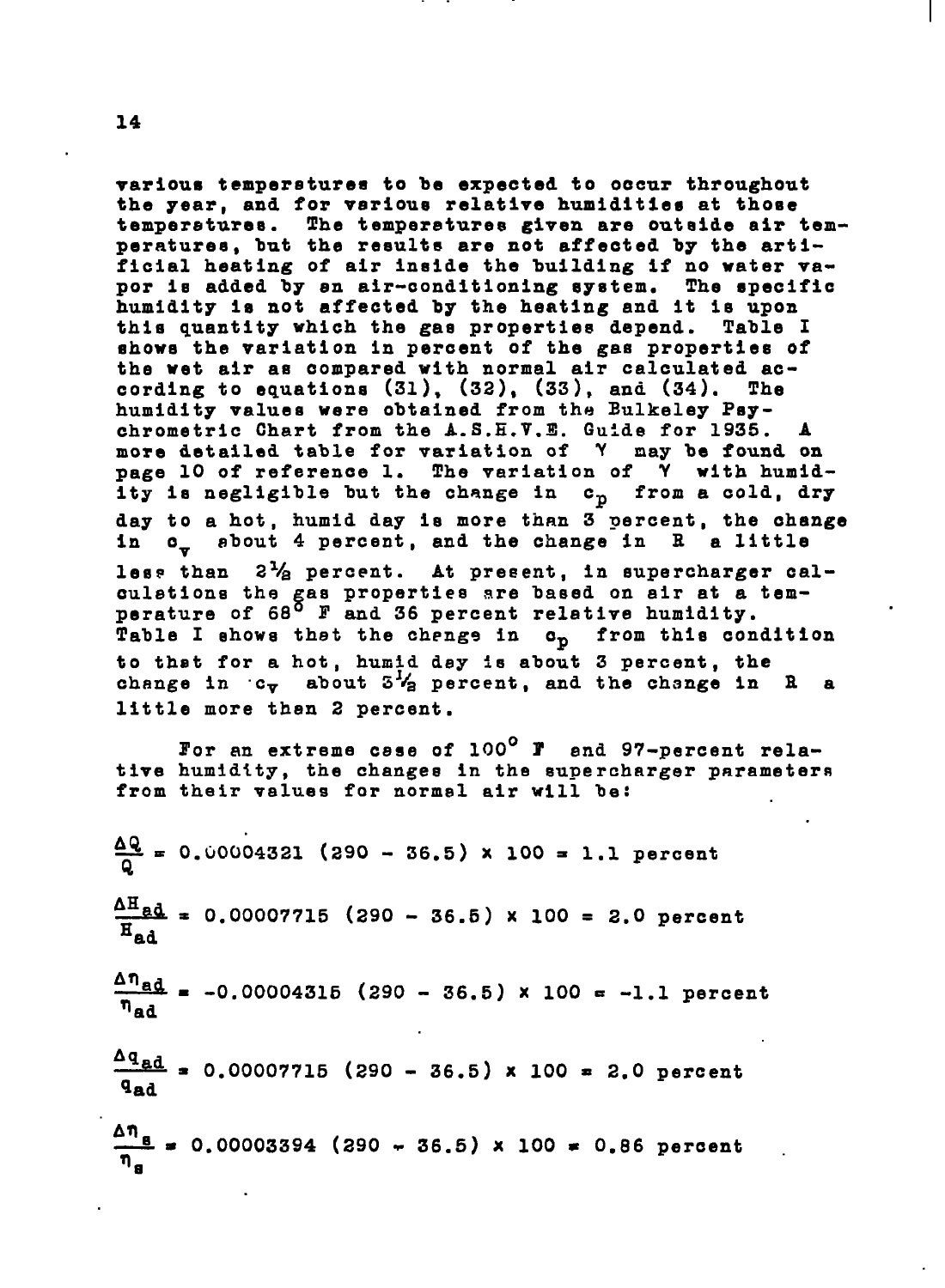In most supercharger test work, the weather changes are not as gevere as those assumed in the above calculations, and constant values of the gas properties can be assumed. It is recommended that normal air gas proper-<br>ties be used in calculating supercharger parameters unless the specific humidity changes more than 55 grains per pound from its value for normal air. Corrections then should be applied to the supercharger parameters according to equations (39) to  $(45)$ .

Langley Memorial Aeronautical Laboratory, National Advisory Committee for Aeronautics, Langley Field, Va.

#### **REFERENCES**

- Moss, S. A.: Measurement of Flow of Air and Gas with  $\mathbf{1}$ . Nozzles. A.S.M.E. Trans., vol. 50, no. 1, 1928, pp. 1-15.
- Marks, Lionel S.: Mechanical Engineers' Handbook,  $2.$ 3d ed., McGraw-Hill Book Co., Inc., 1930, pp. 384-85.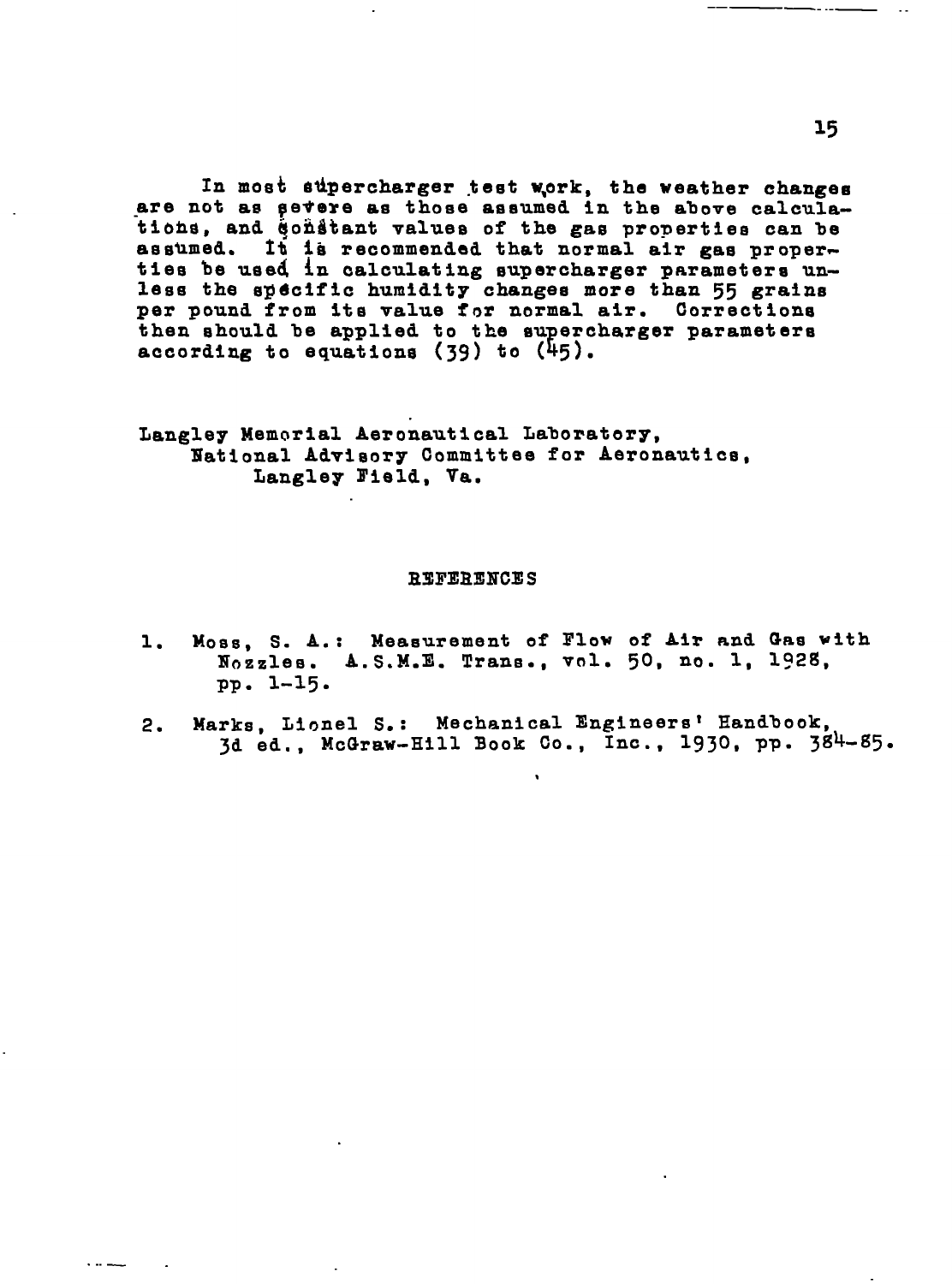### SYMBOLS

- $c_p$ specific heat *of* gas at constant preeeure, Btu per  $^{\circ}$  w per pound or foot-pounds per  $^{\circ}$  W per pound
- $c_{\mathbf{v}}$ specific heat of gas at constant volume Btu per <sup>O</sup>F per pound or foot-pounds per <sup>O</sup>F per pound

:.

- Had isentropic increase in total enthalpy per unit mass for a given pressure rise, foot-pounds per pound maas
	- *P* pressure *of* gas, inches **of** Hg (abs.) obtained from corrected barometric pressure and pressure readings
	- *q* specific humidity of **gas, grains (HaO)** per pound (mixture)

*~~d* pressure coefficient

- **Q** volume flow at supercharger Inlet, cubic feet par second
- **r** specific humidity of gas, pounds  $(H_2O)$  per pound (mixture)
- R gas constant for a particular gss, Btu per <sup>o</sup>F per pound or foot-pounds per oF per pound
- T temperature of gas, degrees Rankine
- v tip speed of impeller, feet per second
- w flow rate, pounds per second
- v specific weight of gas or vapor, pounds per cubic foot

$$
\Upsilon = \left(\frac{P_{at}}{P_{1t}}\right)^{\gamma-1} = \frac{H_{ad}}{c_p}.
$$

$$
\gamma \equiv \frac{c_p}{c_v}
$$

**m**■ **.-.9**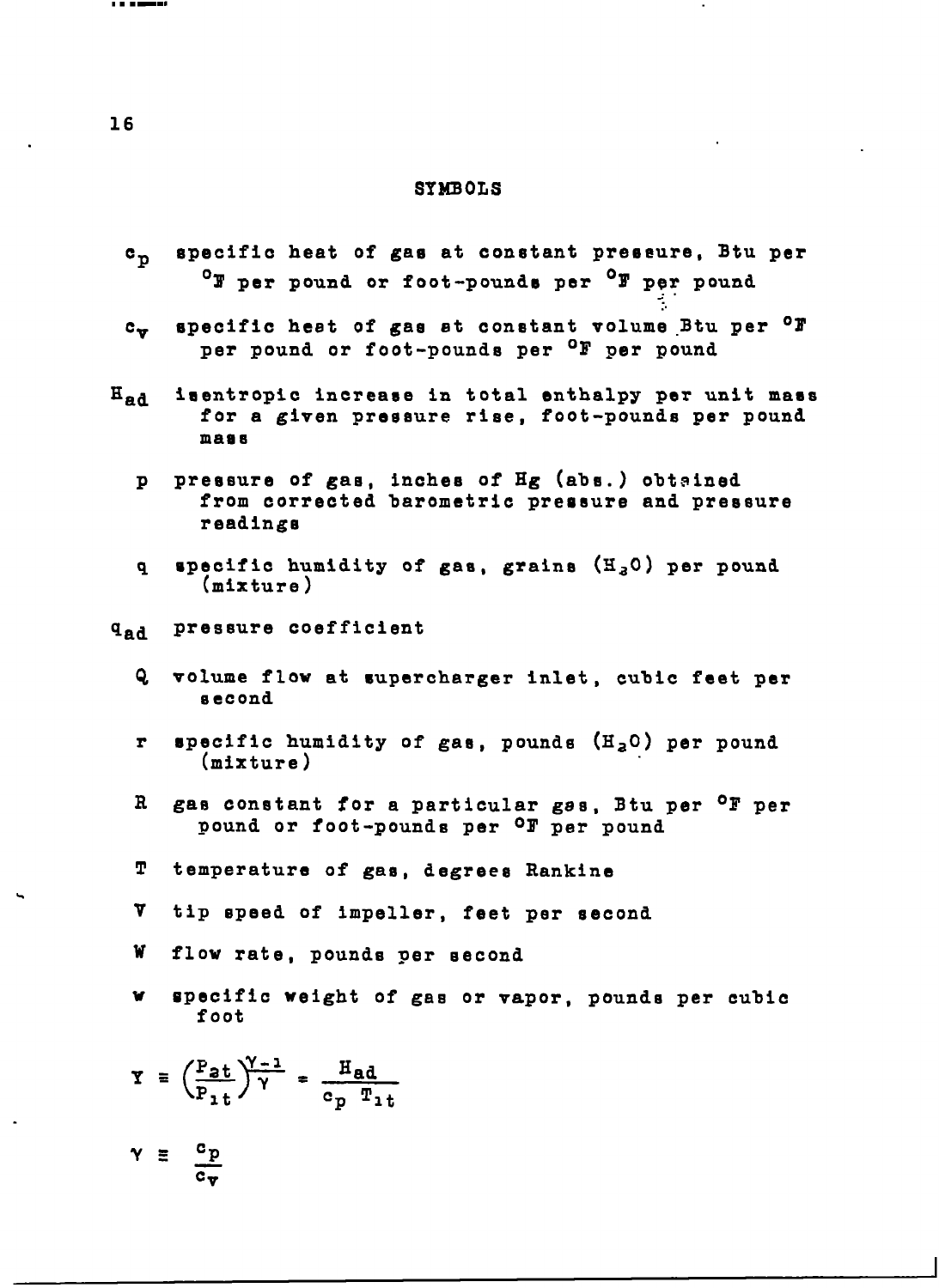### $\Delta r = r - r_n$

- adiabatic efficiency n<sub>ad</sub> m
	- adiabatic shaft efficiency η<sub>α</sub>
		- molecular weight, pcunde per mol p.

### SUBSCRIPTS

t

- refers to dry air  $\cdot$ a
- refere to moisture  $\mathbf{m}$
- refere to normal air  $\mathbf{n}$
- refers to total (or stagnation) value  $\mathbf t$
- refers to supercharger inlet conditicn .  $\mathbf{I}$
- $\mathbf{c}$ refere to supercharger outlet condition
- refers to the pressure ratio corrected to inlet 60 temperature of 60° T, on the assumption that  $T_{1t}Y = (459.6 + 60) Y_{00}$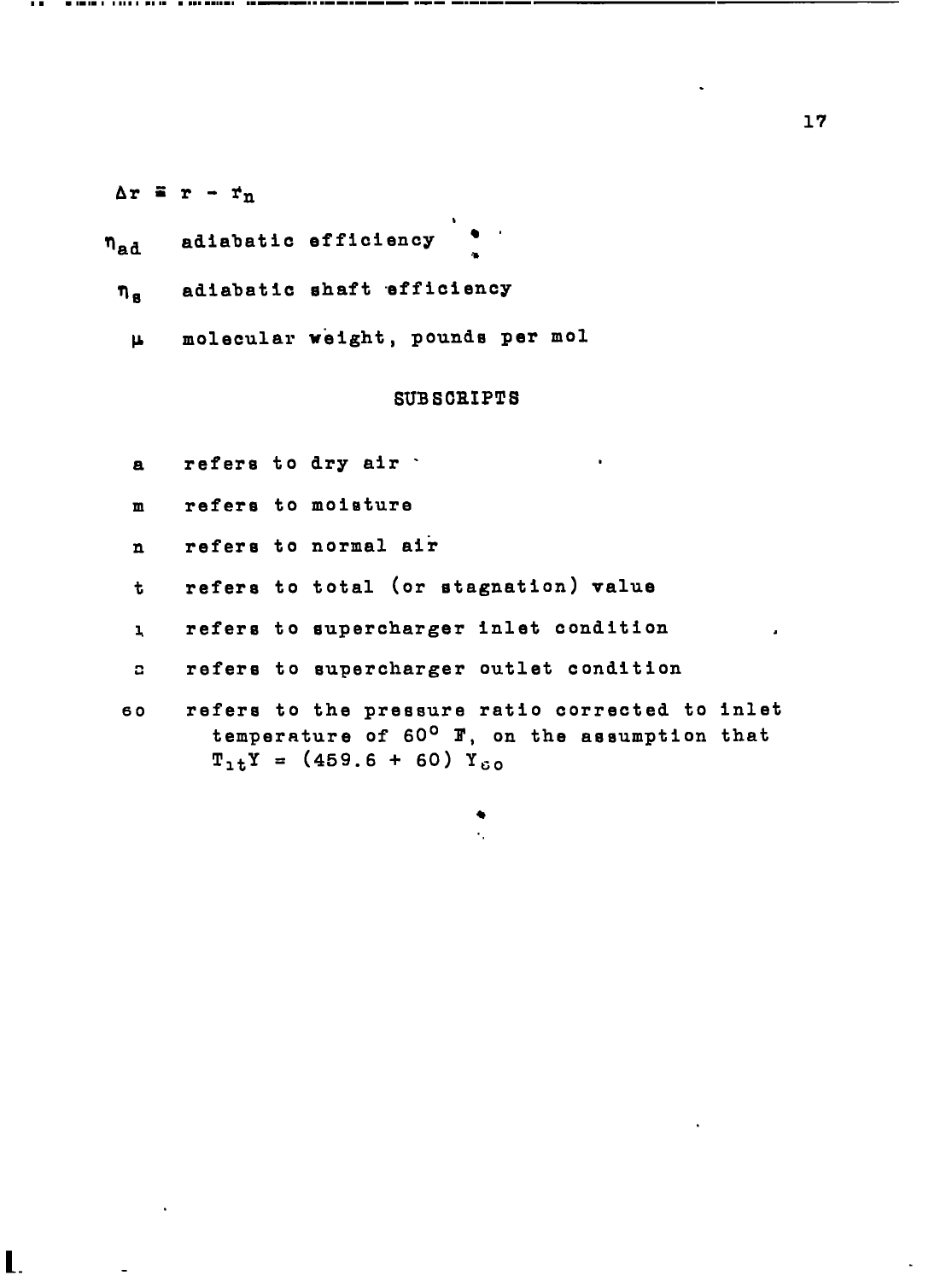| <b>TARLE</b> |  |
|--------------|--|
|              |  |

| Outside-air<br>temperature<br>$(T^0)$ | Relative<br>humidity<br>(percent) | Specific<br>$h$ umidity = $r$<br>(1b/1b) | Δr<br>$(r-r_n)$<br>(1b/1b) | $\frac{\Delta c_p}{2}$ x 100<br>$c_{p_n}$<br>(percent) | $\Delta c_{\text{y}}$ x 100<br>$\overline{c_{\mathbf{v}_n}}$<br>(percent) | $\frac{\Delta R}{R_n}$ x 100<br>(percent) | $\frac{\Delta \gamma}{\gamma_n}$ x 100<br>(percent) |
|---------------------------------------|-----------------------------------|------------------------------------------|----------------------------|--------------------------------------------------------|---------------------------------------------------------------------------|-------------------------------------------|-----------------------------------------------------|
| 100                                   | 97                                | 0.04143                                  | 0.03621                    | 3.05                                                   | 3.46                                                                      | 2.19                                      | $-0.39$                                             |
| 100                                   | 46                                | .01886                                   | .01364                     | 1.15                                                   | 1.30                                                                      | .83                                       | $-.15$                                              |
| 100                                   | 10                                | ,00406                                   | $-.00116$                  | $-.10$                                                 | $-.11$                                                                    | $-.70$                                    | $-.01$                                              |
| 68                                    | 100                               | .01444                                   | .00922                     | .78                                                    | .88                                                                       | .56                                       | $-.10$                                              |
| 68                                    | 36                                | .00522                                   | .00000                     | .00                                                    | $.00 \,$                                                                  | .00                                       | .00                                                 |
| 68                                    | 10                                | .001433                                  | $-.00379$                  | $-.32$                                                 | $-.36$                                                                    | $-.23$                                    | .04                                                 |
| 30                                    | 100                               | .00344                                   | $-.00178$                  | $-.15$                                                 | $-.17$                                                                    | $-.11$                                    | .02                                                 |
| 30                                    | 50                                | .00171                                   | $-.00351$                  | $-.30$                                                 | $-.34$                                                                    | $-.21$                                    | .04                                                 |
| 30                                    | 10                                | .00034                                   | $-.00488$                  | $-.41$                                                 | $-.47$                                                                    | $-.30$                                    | .06                                                 |
|                                       |                                   |                                          |                            |                                                        |                                                                           |                                           |                                                     |